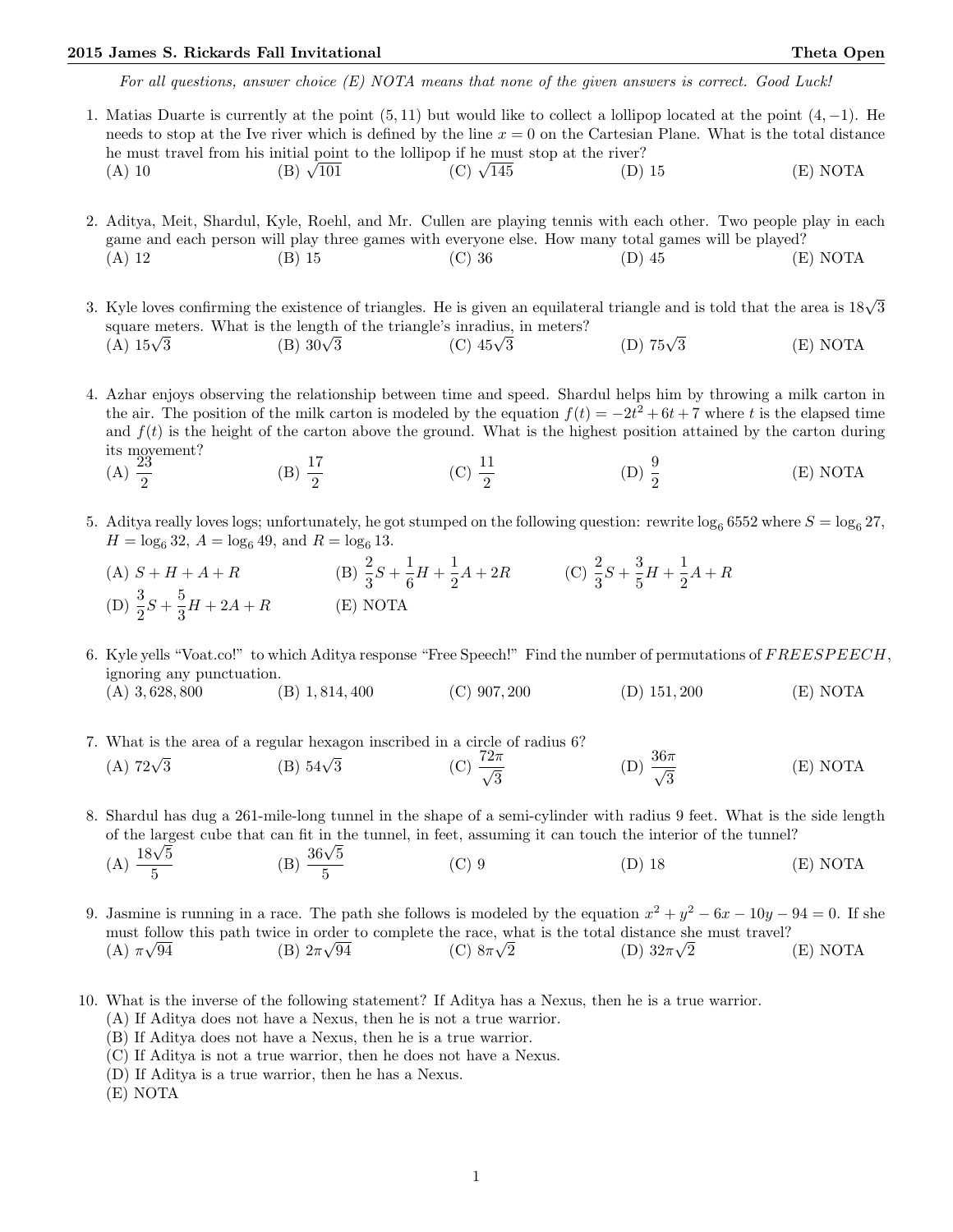11. Meit and Rida are having an arm wrestling contest. If the amount of power being released by Rida is modeled by the function  $P(t) = 3t^2 - 6t + 31$  and the amount of power being released by Meit is modeled by the function  $P(t) = 4t^2 - 16t + 7$ , where t is the time elapsed in seconds, at what time will both Meit and Rida be releasing the same amount of power? Assume that  $t$  equals 0 when the contest begins. (A) 4 (B) 6 (C) 10 (D) 12 (E) NOTA

12. An item in a matrix can be written as  $a_{i,j}$  where i represents the row number the item is in and j represents the column number the item is in. In a particular  $4 \times 4$  matrix,  $a_{1,1}$  equals 0, meaning the upper left item in the array is a 0. Each term after the first term in a row can be calculated using the formula  $a_{i,j} = 2(a_{i,j-1}) + 1$ . If the four terms in the first column of the matrix, beginning with 0, form an arithmetic sequence with common difference 2, what is the sum of the terms in the third row of the matrix? (A) 12 (B) 28 (C) 65 (D) 71 (E) NOTA

13. When tossing milk cartons, John has a 0.8 chance of missing the bin. If John tosses 5 milk cartons, what is the probability that John will make three of them into the bin?

(A) 
$$
\frac{42}{625}
$$
 (B)  $\frac{32}{625}$  (C)  $\frac{18}{625}$  (D)  $\frac{8}{625}$  (E) NOTA

14. Find the length of segment  $AF$  given the following information in the diagram below ( $BC = 10$ ):



- 15. Kyle wants to dock his ship in Aditya's port but he must solve Aditya's riddle first: "What point is found when the altitudes of a triangle meet each other?" What is the answer to Aditya's riddle?
	- (A) Orthocenter
	- (B) Circumcenter
	- (C) Incenter
	- (D) Centroid
	- (E) NOTA

16. Simplify the following expression: 
$$
\frac{2^{n+3} - 4(2^n)}{2^{n+4}}
$$
.  
\n(A)  $\frac{3}{2}$  (B)  $\frac{3}{4}$  (C)  $\frac{2}{3}$  (D)  $\frac{1}{4}$  (E) NOTA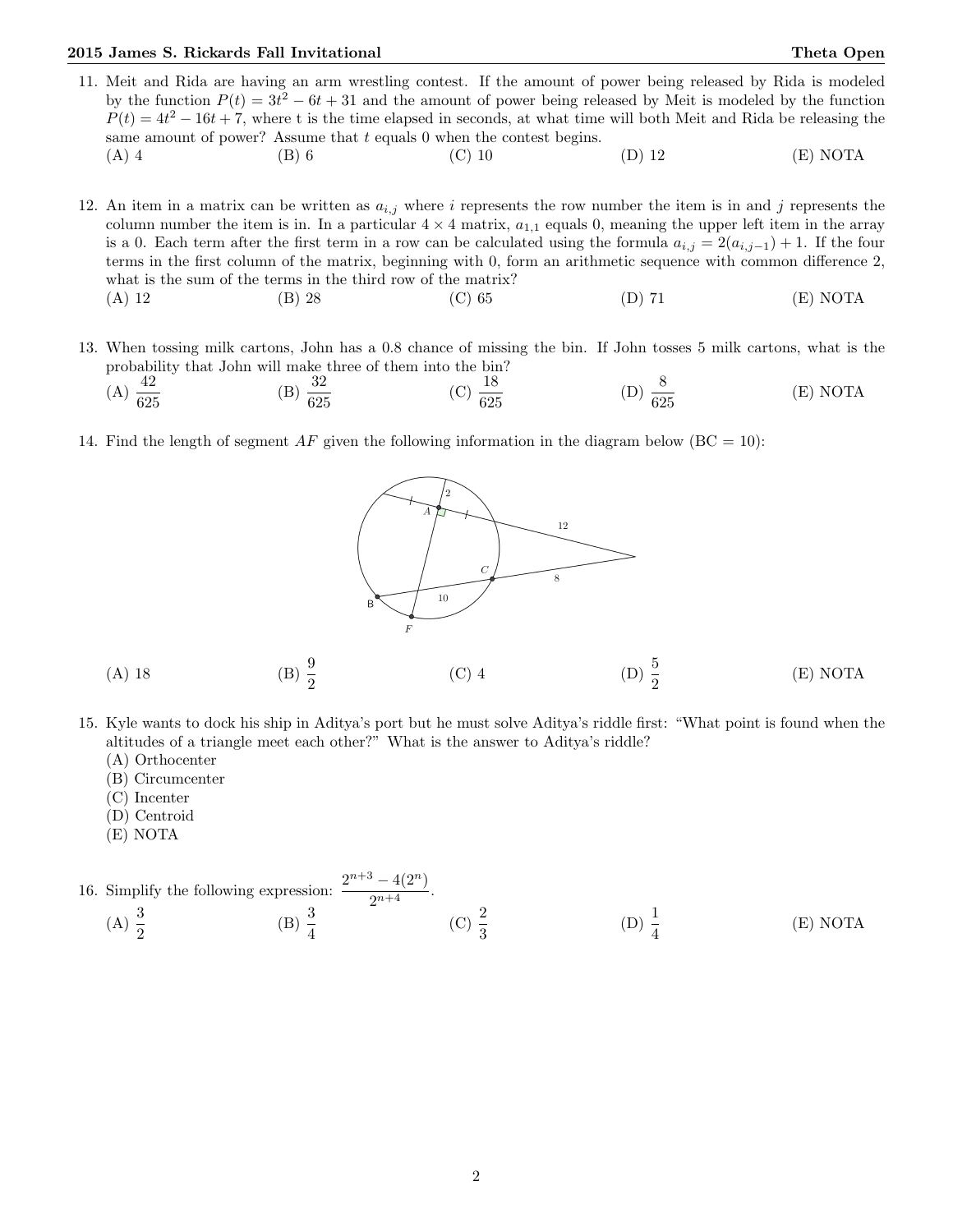17. Roehl created a triangular frame for his building event, as shown below. What is the altitude to the side of length 16 given the other side lengths indicated in the diagram? Note that the diagram is not to scale.





- 18. What is the sum of the squares of the roots of the equation  $f(x) = 4x^2 + 16x 9$  divided by the sum of the reciprocals of the roots of the equation  $f(x) = 5x^2 - 15x + 12$ ?
	- (A)  $\frac{164}{5}$  (B)  $\frac{82}{5}$ (C) 10 (D) 5 (E) NOTA

19. At a meeting of 8 delegates, conflict arose over the seating arrangement. At the end of the meeting, it was determined that Jack would have to sit next to Jill. Assuming that Jack and Jill are part of the 8 delegates, how many seating arrangements are possible?

- (A) 7! (B) 2 × 7! (C) 6! (D) 2 × 6! (E) NOTA
- 20. Asymptotic behavior is exhibited by functions as they tend toward values which cannot be obtained, due to domain and range restrictions. Find the equation of the line that is perpendicular to the following function's oblique asymptote, and passes through the point  $(1,2)$ :  $f(x) = \frac{3x^3 - 9x^2 - 18x + 24}{x^2 - 9x + 24}$  $\frac{c x}{x^2-3x+2}$ .

(A) 
$$
y = -3x + 5
$$
 (B)  $y = 3x - 1$  (C)  $y = -\frac{1}{3}x + \frac{7}{3}$  (D)  $y = \frac{1}{3}x + \frac{5}{3}$  (E) NOTA

- 21. The derivative of a function can be found using a shortcut known as the power rule. For each term in a function, the coefficient is multiplied by the power of x and then the power of x is decreased by 1. For example, the first derivative of  $f(x) = 8x^3$  would be  $24x^2$ . The  $n<sup>th</sup>$  derivative can be found by taking the derivative of the  $n-1<sup>th</sup>$ derivative. Using this definition of the power rule, find the second derivative of  $f(x) = 5x^4 + 16x^3 - 5x^2 + 9x - 8$ . (A)  $5x^2 + 16x - 5$  (B)  $20x$  $3 + 48x^2 - 10x + 9$  (C)  $60x$  $(C)$  60 $x^2 + 96x - 10$ (D) The second derivative does not exist. (E) NOTA
- 22. A tunnel is constructed to transport goods under a river. The pressure of the water on an object varies directly with the square of the depth of the object under the water surface. At a depth of 9 meters, the water pressure is 21 atmospheres. If the tunnel is to be placed at a depth of 18 meters, how much water pressure will the tunnel need to withstand, in atmospheres?
	- (A) 42 (B) 84 (C)  $\frac{128}{9}$ (D)  $\frac{256}{9}$ (E) NOTA

23. After completing the tunnel, a telescope was transported to the other side. The telescope was comprised of a cylinder with a hemisphere on the top. The cylinder had a radius of 5 feet and a height of 6 feet and the hemisphere had a radius of 5 feet. What is the volume of the telescope, in cubic feet? (A)  $\frac{700\pi}{3}$ (B)  $\frac{450\pi}{3}$ (C)  $\frac{250\pi}{3}$ (D)  $150\pi$  (E) NOTA

24. The population growth of Mountain Valley can be modeled by the function  $P(t) = P_0 e^{0.1t}$  where  $P_0$  is the initial population and t is the number of years that have passed. After how many years will the population double from the initial population?

(A) 
$$
\frac{\ln 2000}{0.1}
$$
 (B)  $\frac{\ln 2000}{1000}$  (C)  $\frac{\ln 1000}{0.1}$  (D)  $\frac{\ln 1000}{1000}$  (E) NOTA